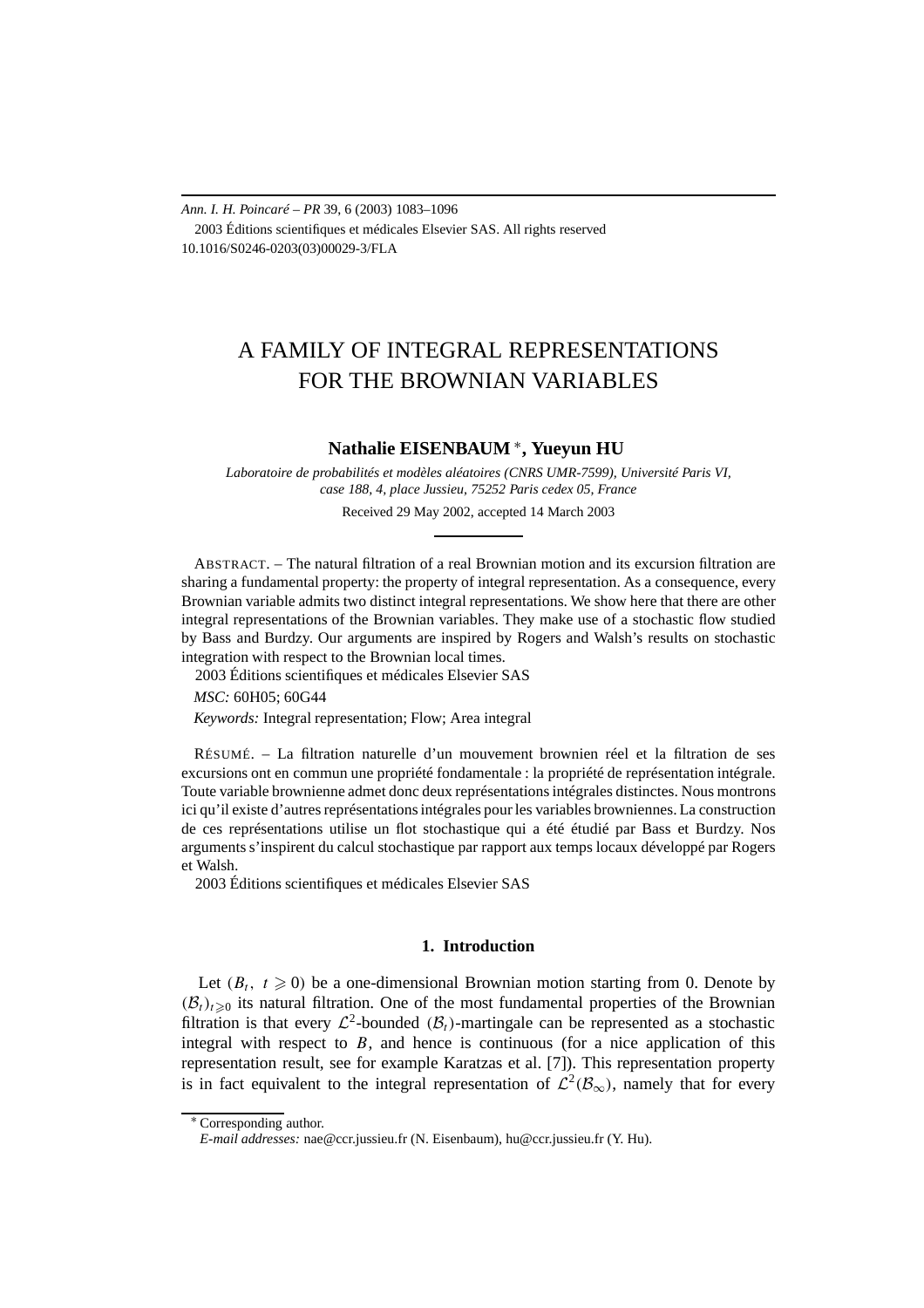$H \in \mathcal{L}^2(\mathcal{B}_{\infty})$ , there exists a unique process  $(h_t)$  which is predictable with respect to  $(\mathcal{B}_t)$ such that

$$
H = \mathbb{E}(H) + \int_{0}^{\infty} h_s \, dB_s, \tag{1.1}
$$

and

$$
\mathbb{E}\bigg(\int\limits_0^\infty h_s^2\,ds\bigg)<\infty,
$$

(see, e.g., Revuz and Yor [9, Chapter V]). The representation (1.1) corresponds in a natural way to the "time variable". Rogers and Walsh [12] have established an analoguous representation result with respect to the "space variable": Let  $x \in \mathbb{R}$  and consider the reflecting Brownian motion on  $(-\infty, x]$  defined by

$$
\widehat{B}_t(x) \stackrel{\text{def}}{=} B_{\rho(t,x)},
$$

with  $\rho(t, x) \stackrel{\text{def}}{=} \inf\{s > 0: \int_0^s du \, \mathbb{1}_{\{B_u \leq x\}} > t\}.$  Define  $\mathcal{E}_x \stackrel{\text{def}}{=} \sigma\{\widehat{B}_t(x), t \geq 0\}.$  It has been shown that the family  $\{\mathcal{E}_x, x \in \mathbb{R}\}$  forms a filtration, which is called the Brownian excursion filtration. Williams [17] proved that all  $(\mathcal{E}_r)$ -martingales are continuous. Rogers and Walsh [12] have given another proof of this result by showing that for any *H* ∈  $\mathcal{L}^2(\mathcal{E}_{\infty})$ , there exists a unique "identifiable" process  $(\phi(t, x), t \geq 0, x \in \mathbb{R})$  such that

$$
H = \mathbb{E}(H) + \frac{1}{2} \int\limits_{t \geqslant 0} \int\limits_{x \in \mathbb{R}} \phi(t, x) dL_B(t, x), \tag{1.2}
$$

and

$$
\mathbb{E}\bigg(\int\limits_{0}^{\infty}\phi^2(s,B_s)\,ds\bigg)<\infty,
$$

where  $L_B$  denotes the local time process related to *B*. Thanks to Tanaka's formula, we note that

$$
H = \mathbb{E}(H) + \int\limits_{t \geq 0} \int\limits_{x \in \mathbb{R}} \phi(t, x) d\mathbb{M}(t, x), \tag{1.3}
$$

where  $\mathbb{M}(t, x) \stackrel{\text{def}}{=} \int_0^t \mathbb{1}_{\{B_s \leq x\}} dB_s, t \geq 0, x \in \mathbb{R}.$ 

Since  $\mathcal{L}^2(\mathcal{E}_{\infty}) = \mathcal{L}^2(\mathcal{B}_{\infty})$ , this gives another representation for every element in  $\mathcal{L}^2(\mathcal{B}_\infty)$ .

We refer to Williams [17], Walsh [16], McGill [8], Jeulin [6], Rogers and Walsh [10– 14], Yor [18] together with their references for detailed studies of Brownian excursion filtration  $(\mathcal{E}_x, x \in \mathbb{R})$  and related topics.

The purpose of this paper is to put in evidence other integral representations for the Brownian variables. These integral representations will be done with respect to processes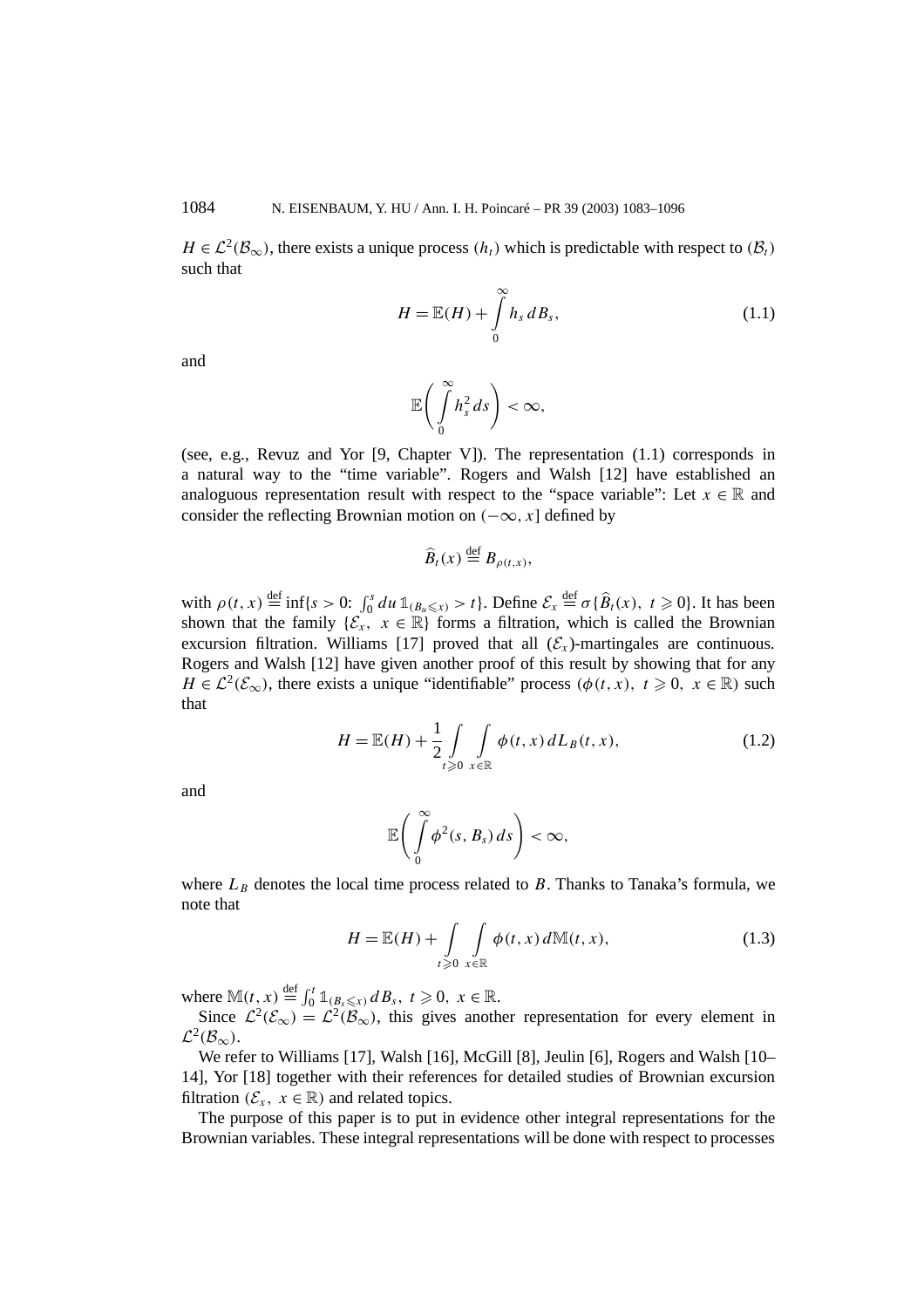involving the local time of the Brownian motion with a generalized drift. More precisely, for  $\beta_1$  and  $\beta_2$  two real constants, consider the equation

$$
X_t(x) = x + B_t + \beta_1 \int_0^t ds \, \mathbb{1}_{\{X_s(x) \le 0\}} + \beta_2 \int_0^t ds \, \mathbb{1}_{\{X_s(x) > 0\}}, \quad t \ge 0. \tag{1.4}
$$

Bass and Burdzy [1] have shown that the solutions of (1.4) for  $x \in \mathbb{R}$ , form a  $\mathcal{C}^1$ diffeomorphism on R. This implies in particular that for any fixed  $t \geq 0$ ,  $X_t(x)$  is a strictly increasing function of *x*. We assume that  $\beta_1 \geq 0 \geq \beta_2$ . They proved that in that case the solutions are recurrent (i.e., with probability one for each  $x$ ,  $X(x)$  visits 0 infinitely often). Define the process  $(M(t, x), x \in \mathbb{R}, t \ge 0)$  by

$$
M(t, x) = \int_{0}^{t} 1\!\!1_{(X_s(x) > 0)} dB_s, \quad x \in \mathbb{R}, t \geq 0.
$$

This process is connected, thanks to Tanaka's formula, to the local times at zero of the semi-martingales  $(X_t(x), t \ge 0)$ ,  $x \in \mathbb{R}$ , which can be seen as local times of *B* along particular random curves.

Under the assumption that  $\beta_1 \geq 0 \geq \beta_2$ , we will show that for every variable *H* of  $\mathcal{L}^2(\mathcal{B}_{\infty})$ , there exists a unique random process  $\phi$  such that

$$
H = \mathbb{E}(H) + \int\limits_{t \geqslant 0} \int\limits_{x \in \mathbb{R}} \phi(t, x) dM(t, x).
$$
 (1.5)

That way, we will obtain for the variable *H* a family of integral representations indexed by the parameters  $\beta_1$  and  $\beta_2$ .

In order to state properly this representation property, we first recall, in Section 2, some results on the flow *X* and some notations. In Section 3, we construct a stochastic integration with respect to  $(M(x, t), x \in \mathbb{R}, t \geq 0)$ . We show that the arguments of Rogers and Walsh [12] concerning the Brownian local time, can be adjusted to *M*. But proving that every Brownian variable satisfies (1.5) requires other arguments. This is done in Section 4. Some applications are then presented in Section 5. Indeed (1.5) implies the predictable representation property of a certain filtration  $(\mathcal{H}_x)_{x\in\mathbb{R}}$  indexed by the starting points of the solutions of (1.4). As a consequence, all the martingales for this filtration are continuous. This is used to study the intrinsic local time of the flow *X*.

Now, a natural question arises: what happens if instead of Eq. (1.4), we consider the equation

$$
X_t(x) = x + B_t + \int_0^t ds \, b(X_s(x)) \tag{1.6}
$$

with a "smooth" *b* (for example *b* in  $C^1$ ); Could we obtain a similar integral representation for the Brownian variables? Paradoxically, a "smooth" drift makes the situation much more complex. Indeed, in the special case of (1.4), the process of the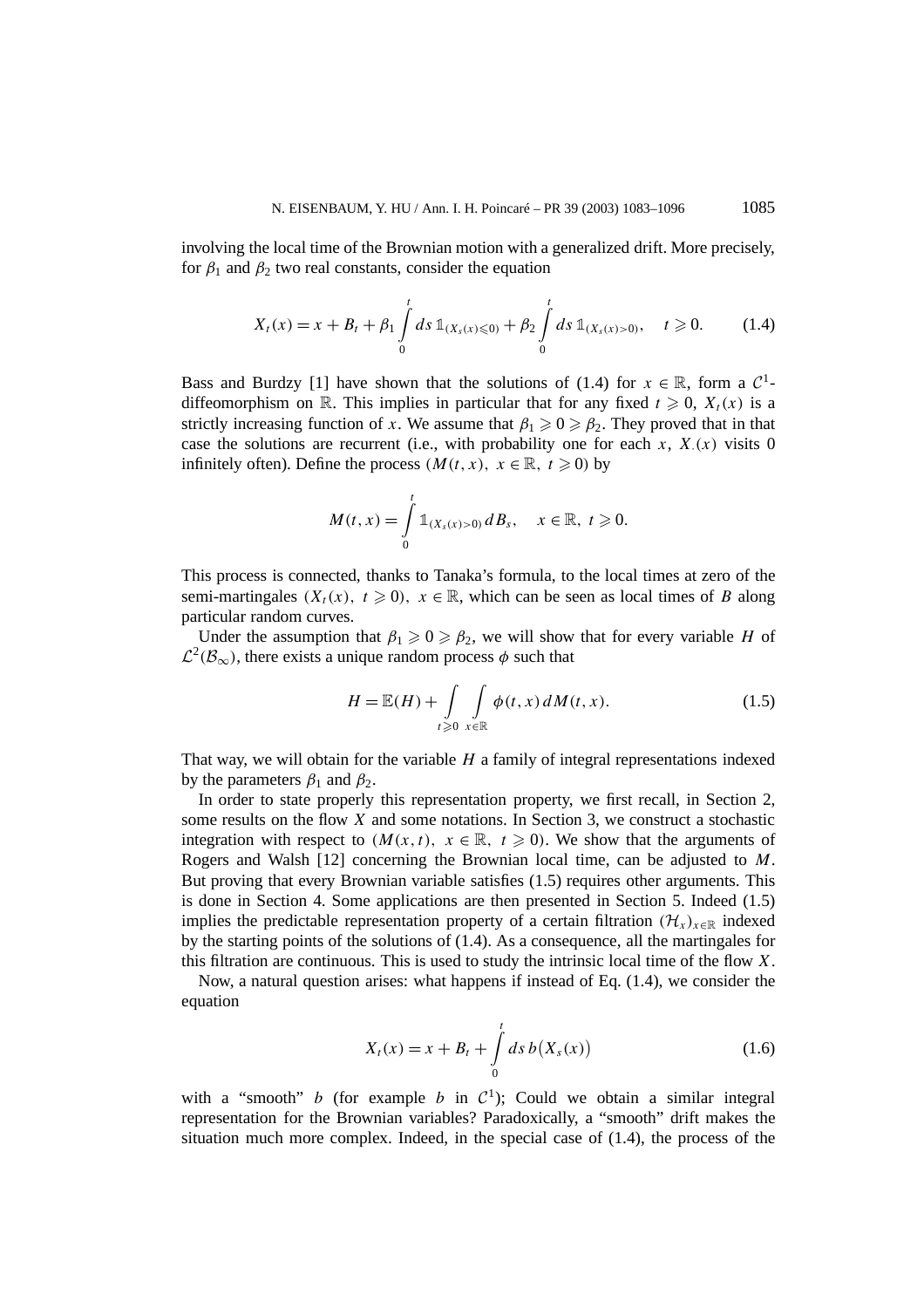local times at zero of the semi-martingales  $X(x)$ ,  $x \in \mathbb{R}$ , actually corresponds to the local time process of a single process  $(Y_t)_{t\geq0}$ , and the filtration  $(\mathcal{H}_x)_{x\in\mathbb{R}}$  mentioned above is the excursion filtration of  $(Y_t)_{t\geq0}$ . In the case of (1.6), this coincidence does not occur, and one has to deal, in order to answer to the problem of integral representation, with the entire local time process of each semi-martingale  $(X_t(x), t \ge 0)$ . The main issue, that we could not solve, is actually to write an analogue of Fact 2.3 (Section 2).

#### **2. Some notation and results on Bass and Burdzy's flow**

We keep the notation introduced in Section 1 to present the following facts proved by Hu and Warren in [5]. Some of these facts are extensions of Bass and Burdzy's results in [1].

FACT 2.1. – *With probability one there exists a bicontinuous process*  $(L_i^x; x \in \mathbb{R},$  $t \geq 0$ ) *such that for every x the process*  $(L_t^x; t \geq 0)$  *is the local time at zero for the semi-martingale*  $(X_t(x), t \geq 0)$ *. Moreover* 

$$
\frac{\partial X_t}{\partial x}(x) = \exp\big((\beta_2 - \beta_1)L_t^x\big). \tag{2.1}
$$

*Consider*  $Y_t$  *defined as being the unique*  $x \in \mathbb{R}$  *such that*  $X_t(x) = 0$ *. Almost surely, for every bounded Borel function f ,*

$$
\int_{0}^{t} f(Y_s) ds = \int_{-\infty}^{\infty} dy f(y) \kappa (L_t^y),
$$
\n(2.2)

*where*

$$
\kappa(\ell) \stackrel{\text{def}}{=} \begin{cases} \frac{e^{(\beta_2 - \beta_1)\ell} - 1}{\beta_2 - \beta_1}, & \text{if } \beta_1 \neq \beta_2, \\ \ell, & \text{if } \beta_1 = \beta_2, \end{cases} \qquad \ell \geq 0. \tag{2.3}
$$

Note that the local times process  $(L_t^x, t \geq 0, x \in \mathbb{R})$  is indexed by the starting points of the flow  $(X_t(x))$ . This kind of local times process has been recently studied by Burdzy and Chen [3] for a flow related to skew Brownian motion. The process  $(Y_t, t \geq 0)$  plays an important part in the next sections.

*Notation* 2.2. –

$$
A_t(x) \stackrel{\text{def}}{=} \int_0^t du \, \mathbb{1}_{(X_u(x) > 0)},
$$
  
\n
$$
\alpha_t(x) \stackrel{\text{def}}{=} \inf\{s > 0: A_s(x) > t\}, \quad x \in \mathbb{R}, \ t \ge 0,
$$
  
\n
$$
\mathcal{H}_x \stackrel{\text{def}}{=} \sigma \{X_{\alpha_t(x)}(x), \ t \ge 0\}, \quad x \in \mathbb{R}.
$$

FACT 2.3. – *The family*  $\{\mathcal{H}_x, x \in \mathbb{R}\}$  *is an increasing family of*  $\sigma$ -fields. Furthermore, *for every*  $x \in \mathbb{R}$  *and*  $H \in L^2(\mathcal{H}_x)$ *, there exists a*  $(\mathcal{B}_t, t \ge 0)$ *-predictable process*  $(h_t, t \geq 0)$  *such that*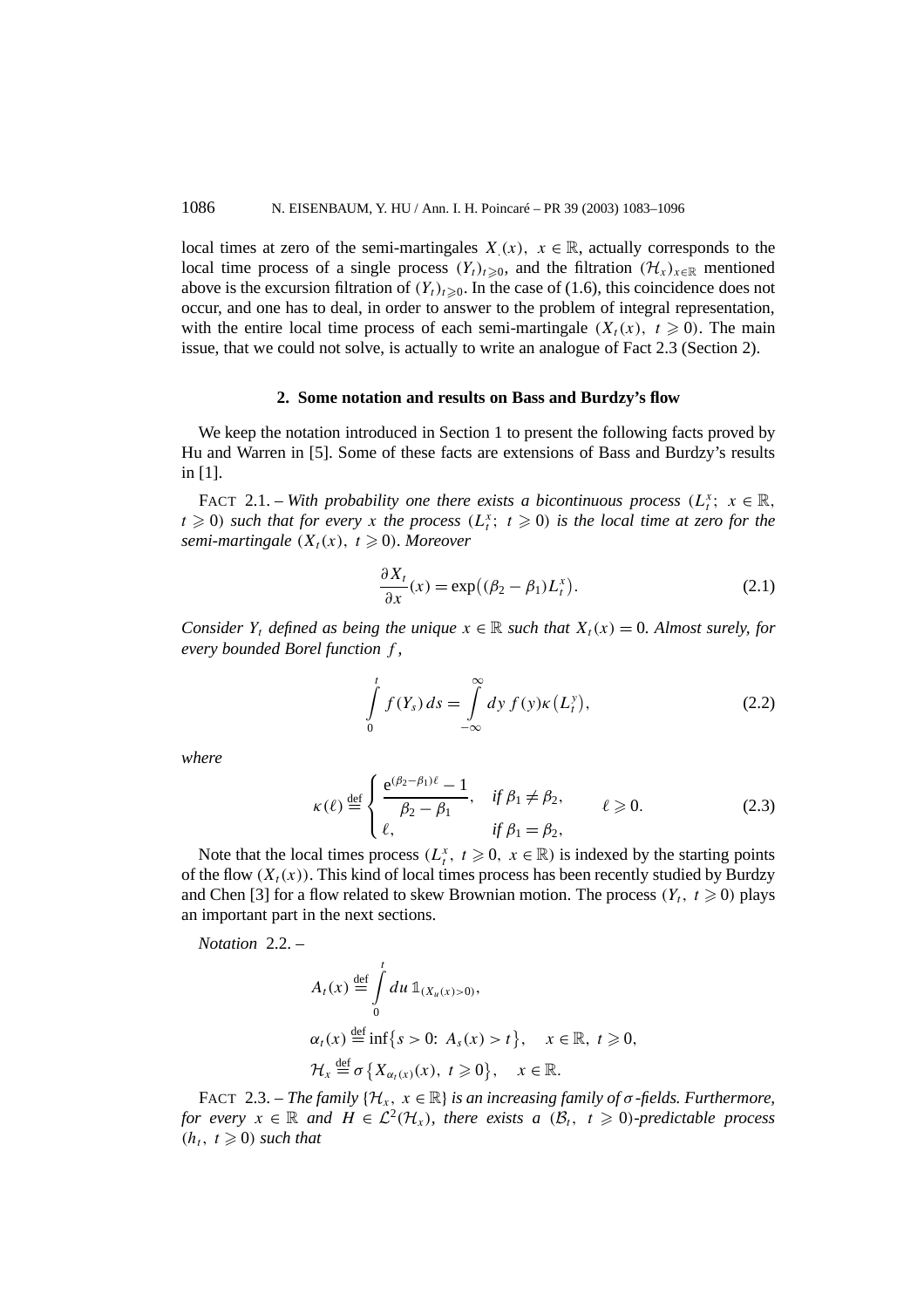N. EISENBAUM, Y. HU / Ann. I. H. Poincaré – PR 39 (2003) 1083-1096 1087

$$
H = \mathbb{E}H + \int_{0}^{\infty} h_s \mathbb{1}_{(X_s(x)>0)} dB_s = \mathbb{E}H + \int_{0}^{\infty} h_s \mathbb{1}_{(Y_s  
=  $\mathbb{E}H + \int_{0}^{\infty} h_s d_s M(s,x),$  (2.4)
$$

 $and \mathbb{E} \int_0^\infty h_s^2 \mathbb{1}_{(Y_s < x)} ds < \infty.$ 

## **3. Construction of the area integral**

Following Rogers and Walsh [12], we set the two definitions below:

DEFINITION 3.1. – *A process*  $\phi = (\phi(t, x), t \ge 0, x \in \mathbb{R})$  *is said to be* (*H*-)*identifiable if* :

(i) *The process*  $(\phi(\alpha_t(x), x), t \geq 0)_{x \in \mathbb{R}}$  *is predictable with respect to*  $(\mathcal{H}_x \times \mathcal{B}_{\infty})_{x \in \mathbb{R}}$ *.* 

(ii) *For all*  $0 \le s < t$ ,  $x \in \mathbb{R}$  *such that*  $A_s(x) = A_t(x)$ *, we have*  $\phi(s, x) = \phi(t, x)$ *.* 

We denote by  $\mathcal I$  the  $\sigma$ -field generated by all identifiable processes.

*Example*. – Let  $T > 0$  and *Z* be two  $\mathcal{H}_a$ -measurable variables. Let  $b > a$ . Then one can easily check by using the arguments of Rogers and Walsh [12, p. 461] that the process

$$
\phi(t, x) \stackrel{\text{def}}{=} Z \mathbb{1}_{(\alpha_T(a), \infty)}(t) \mathbb{1}_{(a, b]}(x)
$$

is identifiable.

DEFINITION 3.2. – *A process φ is called elementary identifiable if φ belongs to the linear span of the family*

$$
\big\{Z\mathbb{1}_{(\alpha_S(a),\alpha_T(a)]}(t)\mathbb{1}_{(a,b]}(x)\colon a
$$

*For*  $\phi(t, x) = Z \mathbb{1}_{(\alpha s(a), \alpha T(a))}(t) \mathbb{1}_{(a, b]}(x)$ *, we define* 

$$
\iint \phi \, dM \stackrel{\text{def}}{=} Z(M(\alpha_T(a), b) - M(\alpha_S(a), b) - M(\alpha_T(a), a) + M(\alpha_S(a), a)).
$$

*We extend the above definition to all elementary identifiable processes by linearity.*

Thanks to the arguments developed by Rogers and Walsh [12, proofs of Propositions 2.3 and 2.4], we have the following fact:

FACT 3.1. – *The*  $\sigma$ -field  $\mathcal I$  is generated by the family of elementary identifiable *processes.*

The construction of the area integral with respect to *M* is given by the following theorem: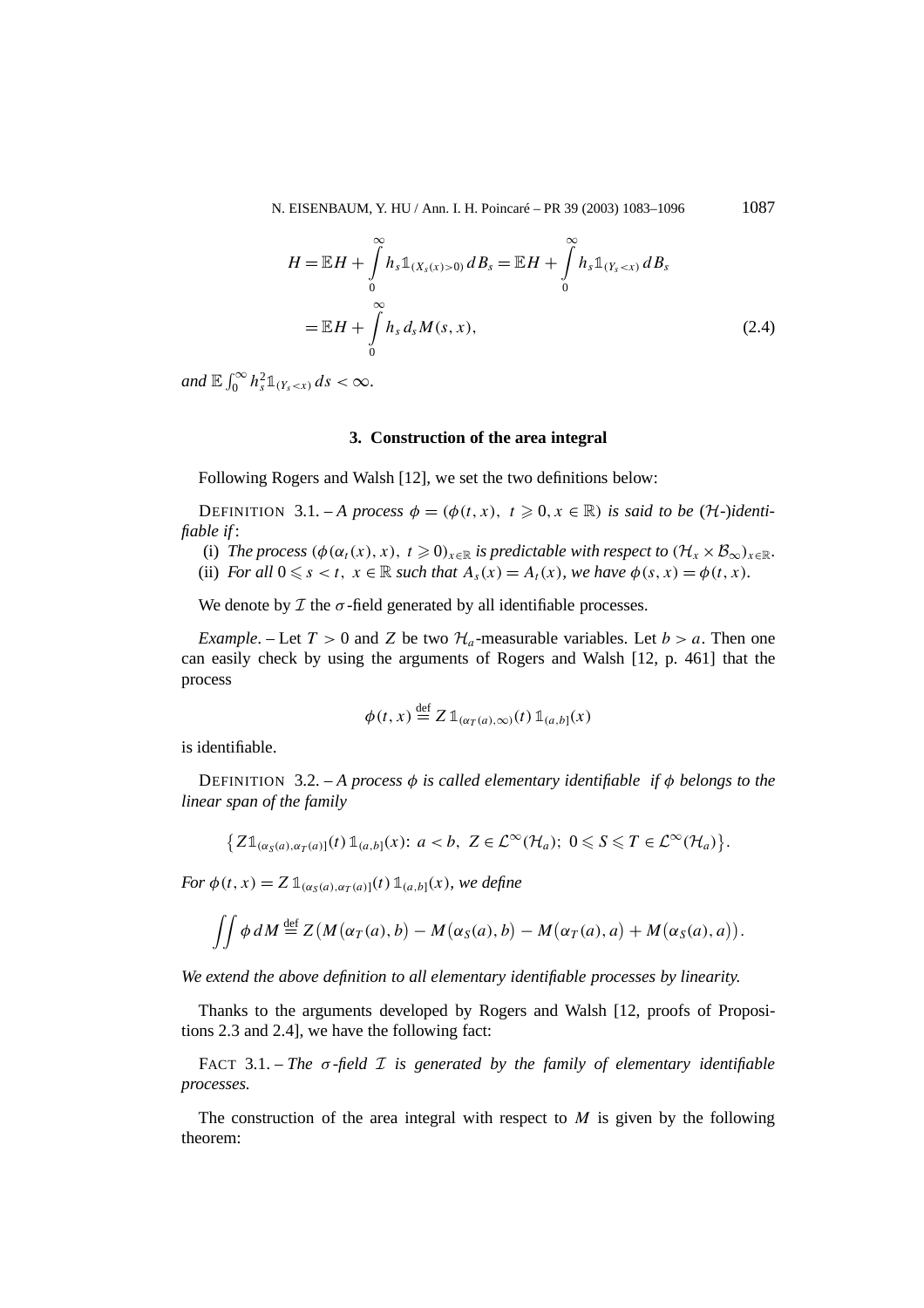THEOREM 3.1. – *For any elementary identifiable process φ, we have*

$$
\mathbb{E}\bigg[\bigg(\iint \phi \, dM\bigg)^2\bigg] = \mathbb{E}\bigg[\int_0^\infty \phi^2(s, Y_s) \, ds\bigg].\tag{3.1}
$$

*Hence we can extend the isometry*  $\phi \rightarrow \iint \phi \, dM$  *to all*  $\phi \in \mathcal{L}^2(\mathcal{I})$ *, where* 

$$
\mathcal{L}^2(\mathcal{I}) \stackrel{\text{def}}{=} \left\{ \phi \text{ identifiable such that } ||\phi||^2 \stackrel{\text{def}}{=} \mathbb{E} \left[ \int_0^\infty \phi^2(s, Y_s) \, ds \right] < \infty \right\}. \tag{3.2}
$$

*Moreover, for any*  $\phi \in L^2(\mathcal{I})$ *, the process*  $(\iint \phi(t, y) 1\mathbb{1}_{y \leq x} dM(t, y)$ *,*  $x \in \mathbb{R}$ *) is a continuous square-integrable (*H*x)-martingale, with increasing process*

$$
\left(\int\limits_{0}^{\infty}\phi^2(s,Y_s)\,\mathbb{1}_{(Y_s\leqslant x)}\,ds,\,\,x\in\mathbb{R}\right).
$$

In order to prove Theorem 3.1, we first establish the next lemma:

LEMMA 3.2. – *Fix*  $a \in \mathbb{R}$  *and let S and T be two*  $\mathcal{H}_a$ -measurable variables such that  $0 \leqslant S \leqslant T \leqslant \infty$ . The process  $(N_x, x \geqslant a) := (\int_{\alpha_S(a)}^{\alpha_T(a)} 1 \pmod{B_s}, x \geqslant a)$  is a square*integrable*  $(\mathcal{H}_x)$ *-martingale with increasing process*  $\left(\int_{\alpha_S(a)}^{\alpha_T(a)} \mathbb{1}_{\{a \leq Y_s < x\}} ds, x \geq a\right)$ .

*Proof.* – We assume  $\beta_1 > \beta_2$ , the particular case  $\beta_1 = \beta_2 = 0$  being exactly the Brownian motion case. Let  $x > a$ . It follows from (2.2) and (2.3) that

$$
\int\limits_{0}^{\alpha_{T}(a)}\mathbb{1}_{\left(a\leqslant Y_{s}
$$

hence  $N_x$  is square-integrable. The measurability of  $N_x$  with respect to  $\mathcal{H}_x$  is immediate. Indeed, for fixed *x*, the whole process  $(\int_0^{\alpha_t(a)} 1\!\!1_{\{\alpha \leq Y_s < x\}} dB_s, t \geq 0)$  is  $\mathcal{H}_x$ -mesurable. Consider *y* > *x*  $\ge$  *a* and *H*  $\in$  L<sup>∞</sup>( $H_x$ ). We make use of the representation (2.4) for *H* to obtain:

$$
\mathbb{E}((N_{y}-N_{x})H)=\mathbb{E}\bigg(\int_{0}^{\infty}\mathbb{1}_{(x\leqslant Y_{s}
$$

proving the martingale property. Thanks to the general result of Bouleau [2], we immediately obtain the formula for the increasing process.  $\Box$ 

*Proof of Theorem* 3.1*. –* The identity (3.1) follows from Lemma 3.2 once we note the following fact: let  $0 \leq U \leq V \leq S \leq T$  be four  $\mathcal{H}_a$ -measurable variables. The two martingales

$$
(M(\alpha_T(a),x)-M(\alpha_T(a),a))-(M(\alpha_S(a),x)-M(\alpha_S(a),a))
$$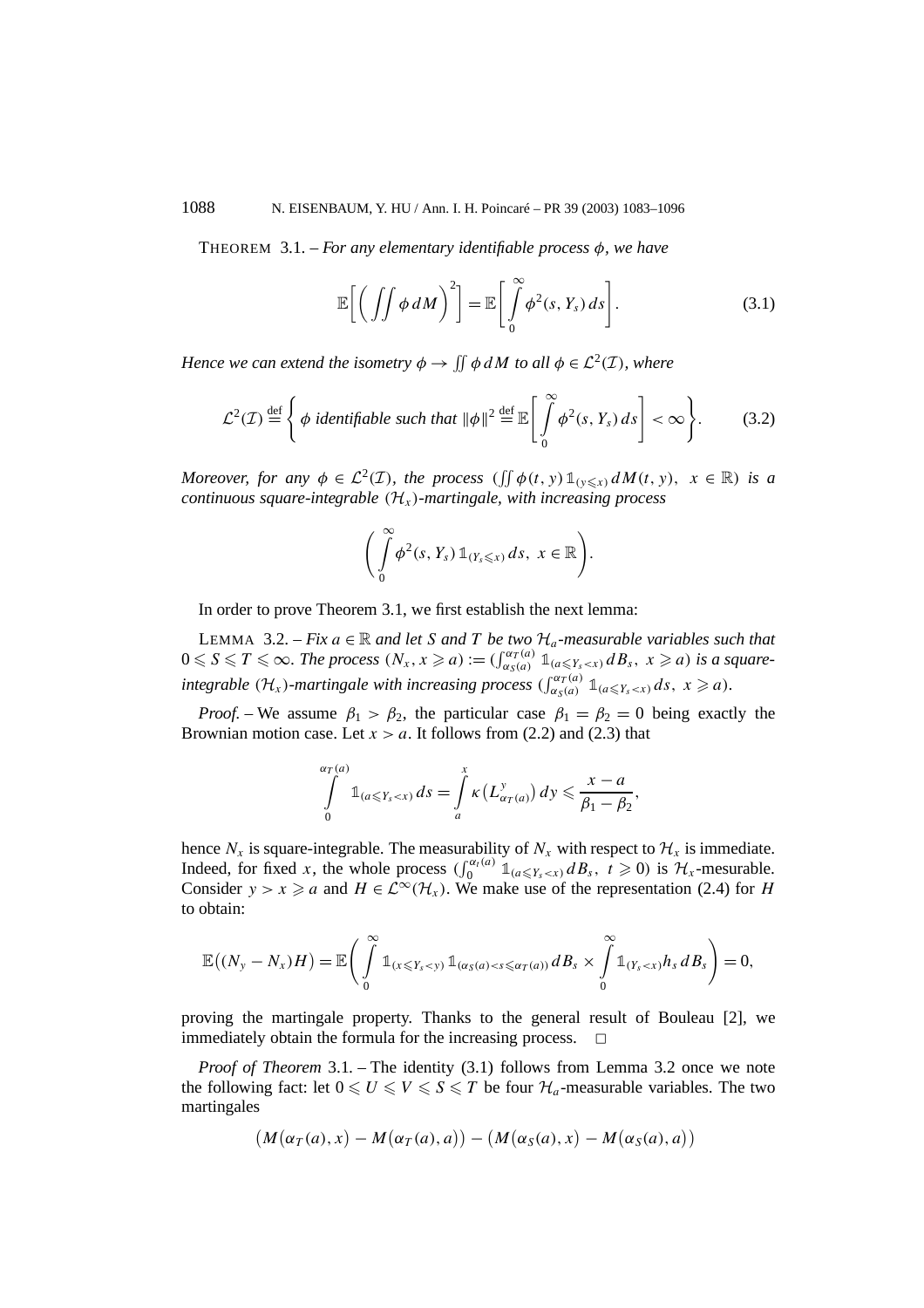N. EISENBAUM, Y. HU / Ann. I. H. Poincaré – PR 39 (2003) 1083–1096 1089

$$
=\int_{\alpha_S(a)}^{\alpha_T(a)}\mathbb{1}_{(a\leq Y_s
$$

and

$$
\begin{aligned} \left(M\big(\alpha_V(a),x\big)-M\big(\alpha_V(a),a\big)\right)-\left(M\big(\alpha_U(a),x\big)-M\big(\alpha_U(a),a\big)\right)\\ &= \int\limits_{\alpha_U(a)}\mathbb{1}_{(a\leqslant Y_s
$$

are orthogonal. Using Fact 3.1, the family of elementary identifiable processes is dense in  $\mathcal{L}^2(\mathcal{I})$ . Hence we can extend the definition of area integral to all  $\phi \in \mathcal{L}^2(\mathcal{I})$ .

To finish the proof of Theorem 3.1, it suffices to verify the last assertion for an elementary identifiable process  $\phi$  of the form  $Z \mathbb{1}_{(\alpha_S(a), \alpha_T(a))}(t) \mathbb{1}_{(a,b]}(x)$  with  $Z \in \mathcal{L}^{\infty}(\mathcal{H}_a)$ ,  $a < b$ ,  $0 \le S \le T$  and  $S$ ,  $T \in \mathcal{L}^{\infty}(\mathcal{H}_a)$ . Then again by using Lemma 3.2, the process

$$
\left(\iint \phi(t, y) 1_{(y \leq x)} dM(t, y), x \in \mathbb{R}\right)
$$
  
= 
$$
\left(Z \iint 1_{(\alpha_S(a), \alpha_T(a)]}(t) 1_{(a, x \wedge b]}(y) dM(t, y), x \in \mathbb{R}\right)
$$

is a continuous square-integrable  $(\mathcal{H}_x)$ -martingale, with increasing process

$$
\left(Z^2\int_{\alpha_S(a)}^{\alpha_T(a)}\mathbb{1}_{(a\leqslant Y_s
$$

completing the whole proof.  $\Box$ 

In some special cases, the area integral can be explicitly computed.

PROPOSITION 3.3. – Let  $\phi$  be an element of  $\mathcal{L}^2(\mathcal{I})$  such that for every  $x \in \mathbb{R}$ , the *process*  $(\phi(\alpha_s(x), x), s \ge 0)$  *is predictable with respect to*  $(\mathcal{B}_{\alpha_s(x)}, s \ge 0)$ *. Moreover, we assume that almost surely φ(*·*,*·*) is continuous outside of a set of null Lebesgue measure. Then the process*  $(\phi(s, Y_s), s \geq 0)$  *is*  $(\mathcal{B}_s)$ *-adapted, and we have* 

$$
\iint\limits_{s\geqslant 0, y\in\mathbb{R}} \phi(s, y) dM(s, y) = \int\limits_{0}^{\infty} \phi(s, Y_s) dB_s.
$$
 (3.3)

See Eisenbaum [4] for some related results on double integrals with respect to Brownian local times.

*Proof.* – We can assume that  $\phi$  has compact support and is bounded. Define the finite sum

$$
\phi_n(s, y) \stackrel{\text{def}}{=} \sum_{s_{i+1}-s_i=1/n} \sum_{x_{j+1}-x_j=1/n} \phi(\alpha_{s_i}(x_j), x_j) \mathbb{1}_{[x_j, x_{j+1})}(y) \mathbb{1}_{(\alpha_{s_i}(x_j), \alpha_{s_{i+1}}(x_j)]}(s),
$$

for  $s \geq 0$ ,  $y \in \mathbb{R}$ . Since  $\phi(\alpha_s(x), x)$  is  $\mathcal{H}_x$ -adapted,  $\phi_n \in \mathcal{L}^2(\mathcal{I})$ .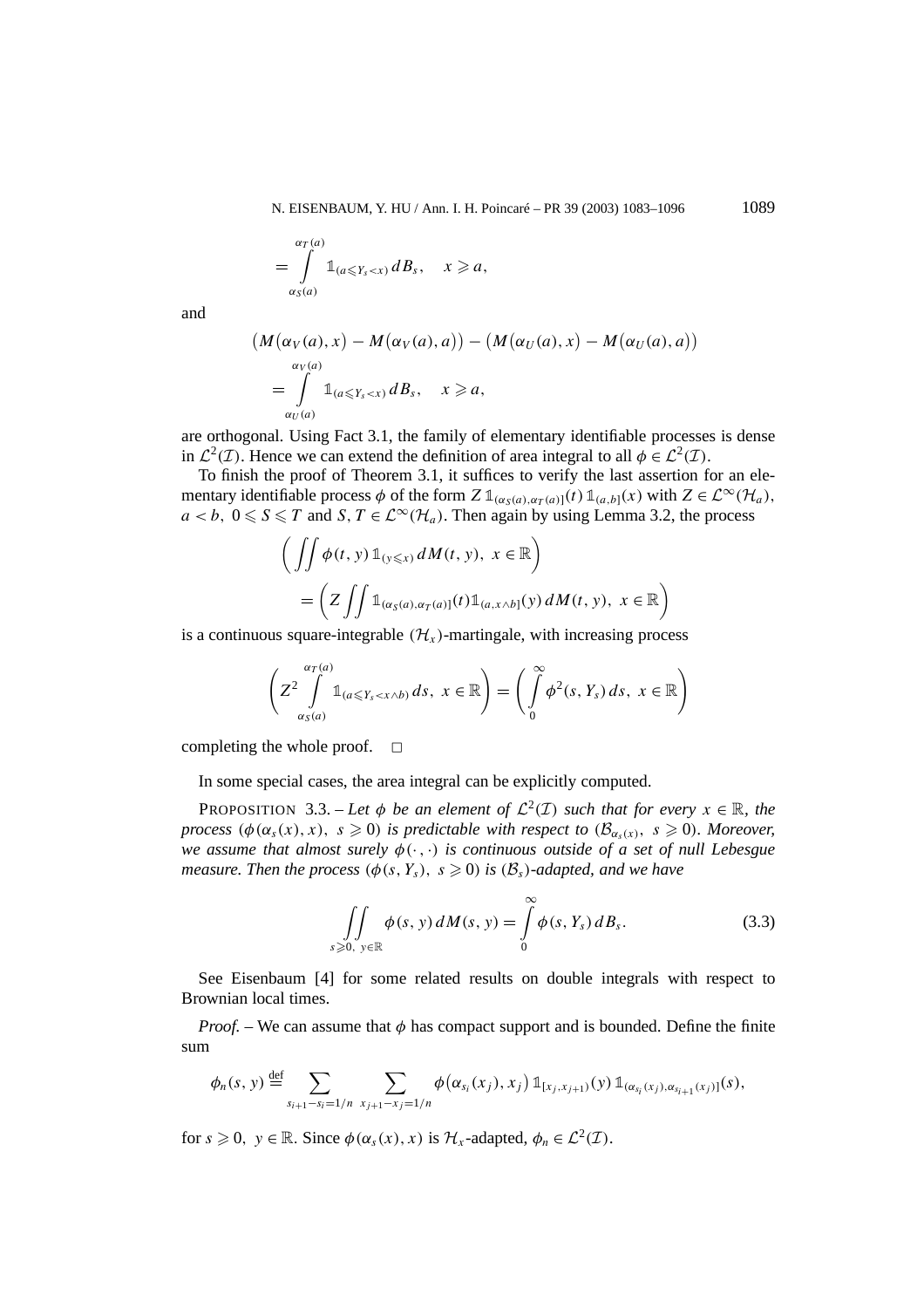Moreover, the process  $(\phi_n(s, Y_s), s \geq 0)$  is  $(\mathcal{B}_s)$ -adapted. Indeed, from our assumption,  $\phi(\alpha_{s_i}(x_j), x_j) \mathbb{1}_{(\alpha_{s_i}(x_j), \alpha_{s_{i+1}}(x_j)]}(s)$  is  $\mathcal{B}_s$ -measurable, since  $\alpha_{s_i}(x_j)$  and  $\alpha_{s_{i+1}}(x_j)$  are  $(\mathcal{B}_s)$ - stopping times.

By definition,

$$
\iint\limits_{s\geqslant 0, y\in \mathbb{R}} \phi_n(s, y) dM(s, y) = \int\limits_0^\infty \phi_n(s, Y_s) dB_s.
$$
 (3.4)

Thanks to our assumption, almost surely  $\phi_n(s, Y_s) \to \phi(s, Y_s)$  *ds*-a.s. It follows that

$$
\mathbb{E}\bigg(\int\limits_{0}^{\infty}(\phi_n-\phi)^2(s,Y_s)\,ds\bigg)\to 0,\quad n\to\infty.
$$

Consequently, the process  $(\phi(s, Y_s), s \geq 0)$  is  $(\mathcal{B}_s)$ -adapted. Hence the two integrals in (3.4) converge in  $\mathcal{L}^2$  to the corresponding integrals for  $\phi$  as  $n \to \infty$ , which completes the proof.  $\square$ 

#### **4. Integral representation**

Now that stochastic integration with respect to  $(M(x, t), x \in \mathbb{R}, t \ge 0)$  has been defined, the following theorem shows that every Brownian variable is an integral with respect to *M*.

THEOREM 4.1. – Let  $(\beta_1, \beta_2)$  *be a couple of real numbers such that*  $\beta_1 \geq 0 \geq \beta_2$ *. For every*  $H \in \mathcal{L}^2(\mathcal{B}_{\infty})$ *, there exists a unique*  $(\mathcal{H}_x)$ *-identifiable process*  $\phi$  *such that* 

$$
H = \mathbb{E}(H) + \int\limits_{t \geq 0} \int\limits_{x \in \mathbb{R}} \phi(t, x) dM(t, x),
$$

*and*

$$
\mathbb{E}\left(\int\limits_{0}^{\infty}\phi^2(t,Y_t)\,dt\right)<\infty,
$$

*where*  $Y_t$  *denotes the unique*  $x \in \mathbb{R}$  *such that*  $X_t(x) = 0$ *.* 

*Proof. –* Define

$$
\mathcal{K} \stackrel{\text{def}}{=} \left\{ H \in \mathcal{L}^2(\mathcal{B}_{\infty}) : H = \mathbb{E}(H) + \iint \phi(t, y) \, dM(t, y), \text{ for some } \phi \in \mathcal{L}^2(\mathcal{I}) \right\}. \tag{4.1}
$$

The proof of Theorem 4.1 is equivalent to showing that

$$
\mathcal{K}=\mathcal{L}^2(\mathcal{B}_{\infty}).
$$

The proof of the above equality is constructed as follows. We will define a family  $(D_n)$  of random variables such that: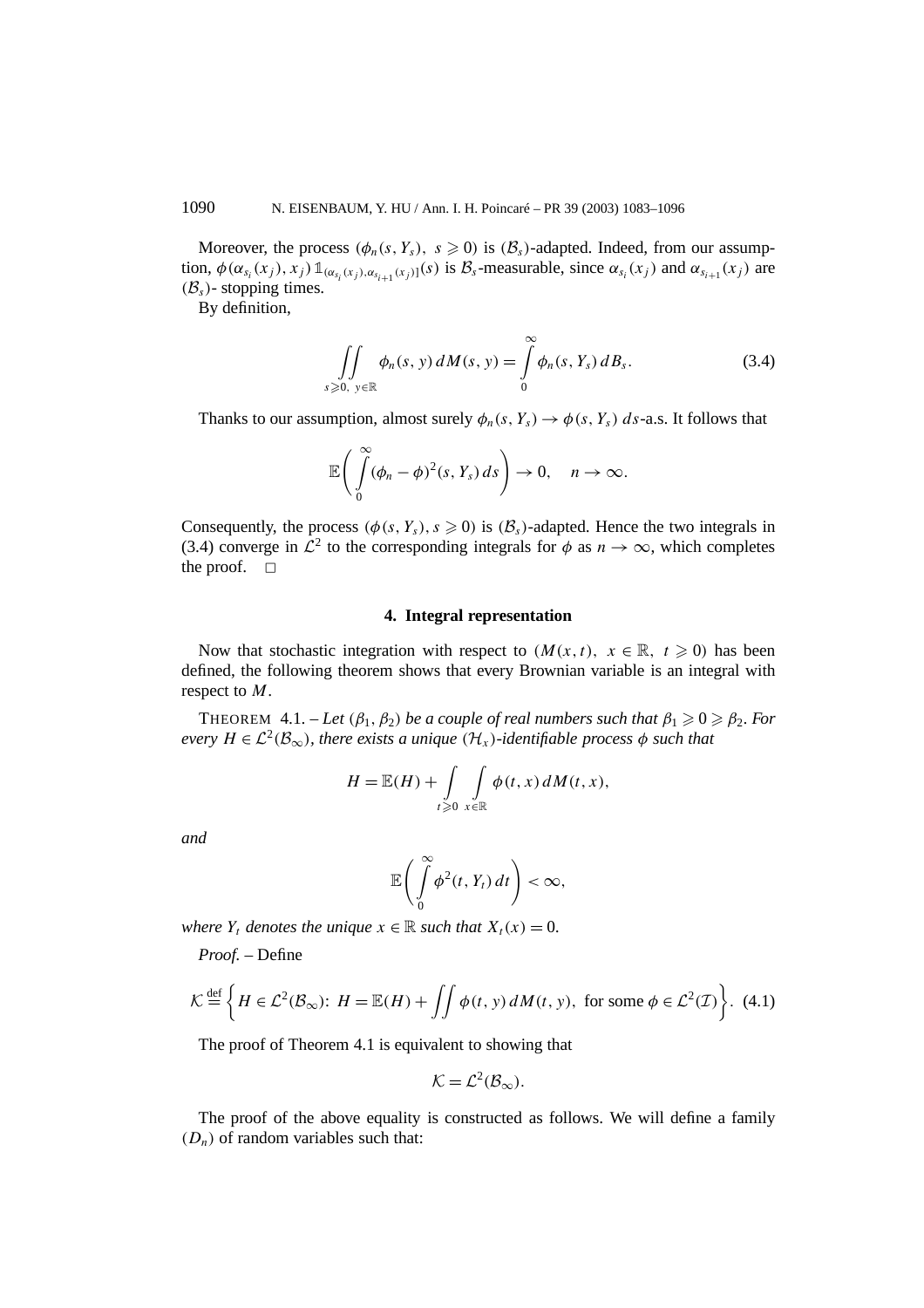- **Step 4.2.** For each  $n \geq 1$ ,  $D_n \subset \mathcal{K}$ . Furthermore, the algebra generated by  $D_n$  is itself included in K.
- **Step 4.3.** Let  $\mathcal{A}_n = \sigma(D_n)$ . We have  $\mathcal{L}^2(\mathcal{A}_n) \subset \mathcal{K}$ , for all  $n \ge 1$ , and  $\mathcal{A}_n$  is increasing with *n*.
- **Step 4.4.** Define  $A_{\infty} \stackrel{\text{def}}{=} \bigvee_{n \geq 1} A_n$ . We will prove that  $A_{\infty} = B_{\infty}$ . Consequently,  $K =$  $\mathcal{L}^2(\mathcal{B}_\infty)$ .

In what follows, we exclude the Brownian case  $(\beta_1 = \beta_2 = 0)$  which has been already treated by Rogers and Walsh [12]. We begin with the choice of  $D_n$ . Keeping the notation of Section 2, we define

$$
\tau_r(a) \stackrel{\text{def}}{=} \inf\{t > 0: L_t^a > r\}, \quad r \geq 0, \ a \in \mathbb{R},
$$
\n
$$
D_n \stackrel{\text{def}}{=} \big\{ L_{\tau_r(j/2^n)}^{(j+1)/2^n}; \ L_{\tau_r(j/2^n)}^{(j+1)/2^n} - L_{\tau_s(j/2^n)}^{(j+1)/2^n}: 0 \leq s < t, \ j \in \mathbb{Z} \big\}.
$$
\n
$$
(4.5)
$$

The main technical result is the following

LEMMA  $4.2. - Fix \, a < b \in \mathbb{R}$  and  $t > s > 0$ . For any  $\lambda > 0$ ,

$$
\mathbb{E}\exp(\lambda L_{\tau_t(a)}^b) < \infty. \tag{4.6}
$$

*For any smooth function*  $f: \mathbb{R}_+ \to \mathbb{R}$  *such that*  $|f(x)| = o(e^{\varepsilon_0 x})$  *as*  $x \to \infty$  *for some ε*<sup>0</sup> *>* 0*, we have*

$$
f\left(L_{\tau_t(a)}^b\right) \in \mathcal{K},\tag{4.7}
$$

$$
f\left(L_{\tau_t(a)}^b - L_{\tau_s(a)}^b\right) \in \mathcal{K}.\tag{4.8}
$$

*Proof.* – Let  $x \ge a$ . Applying Tanaka's formula to the semimartingales  $X(x)$  and *X*·*(a)*, we have

$$
L_{\tau_r(a)}^x = r + 2(a^--x^-) - 2 \int\limits_0^{\tau_r(a)} \mathbb{1}_{\{a \leqslant Y_s < x\}} dB_s - 2\beta_1 \int\limits_a^x \kappa(L_{\tau_r(a)}^y) \, dy. \tag{4.9}
$$

Similarly to Lemma 3.2, one can prove that the process  $(\int_0^{\tau_r(a)} \mathbb{1}_{a \leq Y_s < x} dB_s, x \geq a)$  is a square-integrable  $(H_x)$ -martingale, with increasing process  $(\int_a^x \kappa(L_{\tau_r(a)}^y) dy, x \ge a$ . Consequently there exists a  $(\mathcal{H}_x)$ -Brownian motion *W*, independent of  $\mathcal{H}_a$  such that:

$$
\left(\int\limits_{0}^{\tau_{r}(a)}\mathbb{1}_{\left(a\leqslant Y_{s}
$$

Hence, we obtain

$$
L_{\tau_r(a)}^x = r + 2(a^--x^-) - 2\int_a^x \sqrt{\kappa(L_{\tau_r(a)}^y)} \, d\widetilde{W}_y - 2\beta_1 \int_a^x \kappa(L_{\tau_r(a)}^y) \, dy. \tag{4.10}
$$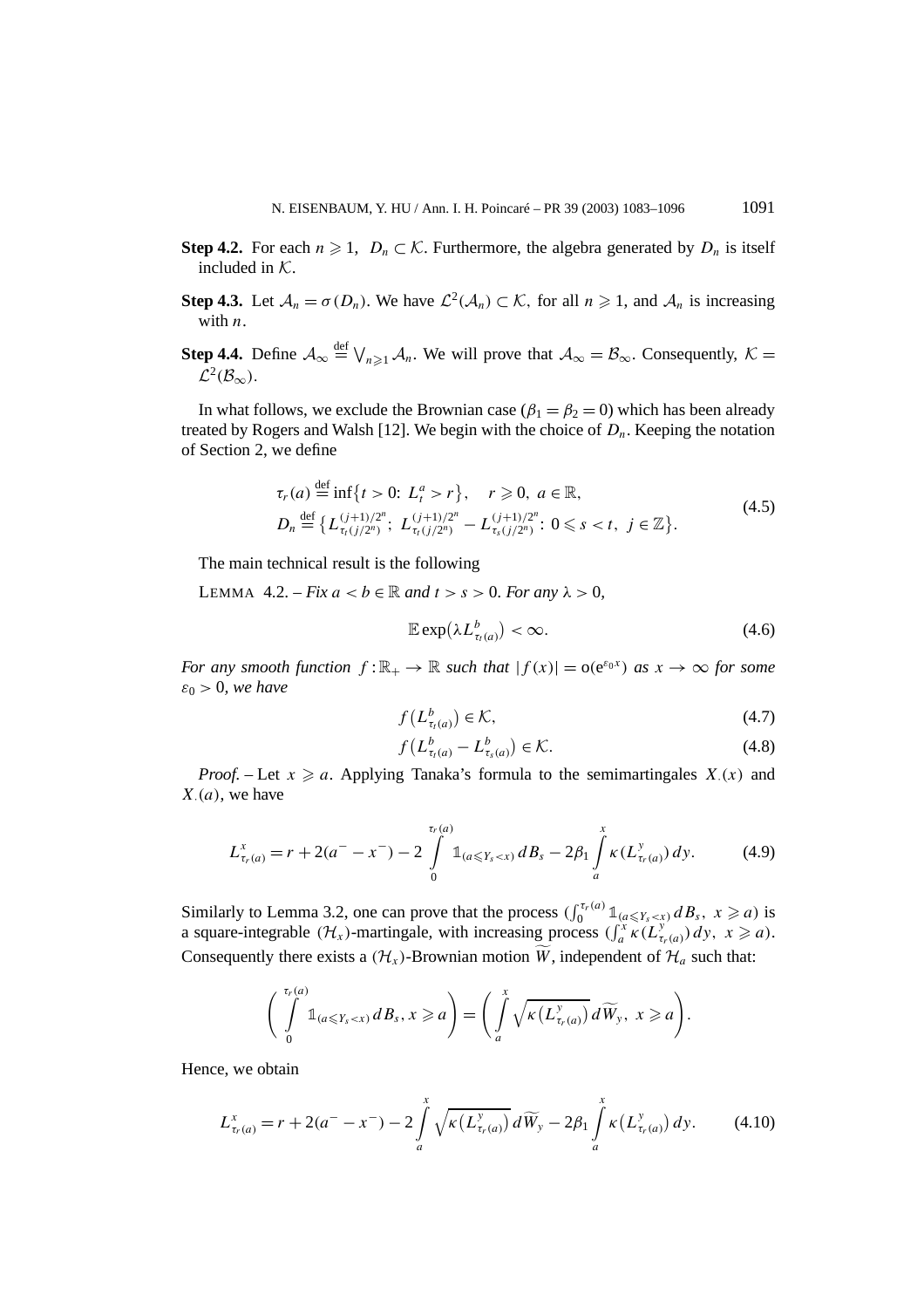This shows that  $(L(\tau_r(a), a + t), t \geq 0)$  is an inhomogeneous Markov process (this fact has been already noticed in [5]). Since  $\beta_1 > \beta_2$ ,  $\kappa(x) \leq 1/(\beta_1 - \beta_2)$ , it follows from (4.10) and the Dubins–Schwarz representation theorem (see [9, Chapter V]) that

$$
\exp(\lambda L_{\tau_l(a)}^b) \leqslant C \exp\Bigl(2\lambda \gamma_{\int_a^b \kappa(L_{\tau_l(a)}^y) dy}\Bigr) \leqslant C \exp\Bigl(2\lambda \sup_{0\leqslant v\leqslant (b-a)/( \beta_1-\beta_2)}|\gamma_s|\Bigr),\quad \ \ (4.11)
$$

where  $C \stackrel{\text{def}}{=} e^{\lambda(t+2a^{-}+2(b-a)|\beta_1|/(\beta_1-\beta_2))}$  and  $\gamma$  is a one-dimensional Brownian motion. It is well known that the rhs of the above inequalities is integrable, hence (4.6) follows.

The conclusions (4.7) and (4.8) follow from a martingale projection argument. Let us first show (4.7). Using the Markov property of  $(L_{\tau_t(a)}^{a+x}, x \ge 0)$ , we obtain

$$
\mathbb{E}\big(f\big(L^b_{\tau_t(a)}\big)\,|\,\mathcal{H}_x\big)=u_b\big(x,L^x_{\tau_t(a)}\big),\quad a
$$

where  $u_b(x, l) \stackrel{\text{def}}{=} \mathbb{E}(f(L^b_{\tau_l(a)}) | L^x_{\tau_l(a)} = l)$ . It can be checked that the function  $u_b(\cdot, \cdot)$ belongs to  $C^{1,2}([a, b) \times \mathbb{R}_+)$  and  $u_b$  is continuous on  $[a, b] \times \mathbb{R}_+$  (see Stroock and Varadhan [15, Theorem 6.3.4]). Applying Itô's formula to the martingale  $(\mathbb{E}(f(L_{\tau_{t}(a)}^{b}))$  $\mathcal{H}_x$ ,  $x \ge a$ , we obtain:

$$
\mathbb{E}\left(f\left(L_{\tau_t(a)}^b\right) \mid \mathcal{H}_x\right) = u_b(x, L_{\tau_t(a)}^x)
$$
\n
$$
= u_b(a, t) - 2 \int_a^x \frac{\partial u_b}{\partial l}(y, L_{\tau_t(a)}^y) \sqrt{\kappa\left(L_{\tau_t(a)}^y\right)} d\widetilde{W}_y
$$
\n
$$
= u_b(a, t) - 2 \iint \phi_b(s, y) \mathbb{1}_{\{y \le x\}} dM(s, y),
$$

where  $\phi_b(s, y) \stackrel{\text{def}}{=} \frac{\partial u_b}{\partial l}(y, L^y_{\tau_t(a)}) \sqrt{\kappa(L^y_{\tau_t(a)})} \mathbb{1}_{(a,b]}(y) \mathbb{1}_{(0,\tau_t(a)]}(s)$  is an identifiable process. Hence for each  $x < b$ ,  $\mathbb{E}(f(L_{\tau_t(a)}^b) | \mathcal{H}_x) \in \mathcal{K}$ . The continuity of the function  $u_b(\cdot, \cdot)$ implies that when *x* tends to *b*,

$$
\mathbb{E}\big(f\big(L^b_{\tau_t(a)}\big) \mid \mathcal{H}_x\big) \equiv u_b\big(x, L^x_{\tau_t(a)}\big) \stackrel{\text{a.s.}}{\longrightarrow} u_b\big(b, L^b_{\tau_t(a)}\big) = f\big(L^b_{\tau_t(a)}\big).
$$

This convergence also holds in  $\mathcal{L}^2$ , by the fact that  $\sup_{a \leq x \leq b} \mathbb{E}(L^x_{\tau_t(a)})^2 < \infty$  (cf. (4.11)). Hence  $f(L_{\tau_t(a)}^b) \in \mathcal{K}$ , since  $\mathcal{K}$  is closed in  $\mathcal{L}^2$ .

To show (4.8), we consider the stopping time  $\tau_s(a)$  and define the new flow

$$
\widehat{X}_u(x) \stackrel{\text{def}}{=} X_{u+\tau_s(a)}\big(X_{\tau_s(a)}^{-1}(x)\big), \quad u \geq 0, \ x \in \mathbb{R},
$$

where  $X_{\tau_s(a)}^{-1}(x)$  denotes the unique  $y \in \mathbb{R}$  such that  $X_{\tau_s(a)}(y) = x$ . By using the strong Markov property, the flow  $\hat{X}$  has the same law as *X*, and is independent of  $\mathcal{B}_{\tau_{\epsilon}(a)}$ . Define  $\hat{L}^x_t$  and  $\hat{\tau}$  relative to  $\hat{X}$  in the same way as *L* and  $\tau$  are defined relative to *X*. We have  $\tau_t(a) - \tau_s(a) = \hat{\tau}_{t-s}(0)$  and

$$
L_{\tau_t(a)}^{a+x} - L_{\tau_s(a)}^{a+x} = \hat{L}_{\hat{\tau}_{t-s}(0)}^{X_{\tau_s(a)}(a+x)}, \ x \in \mathbb{R},
$$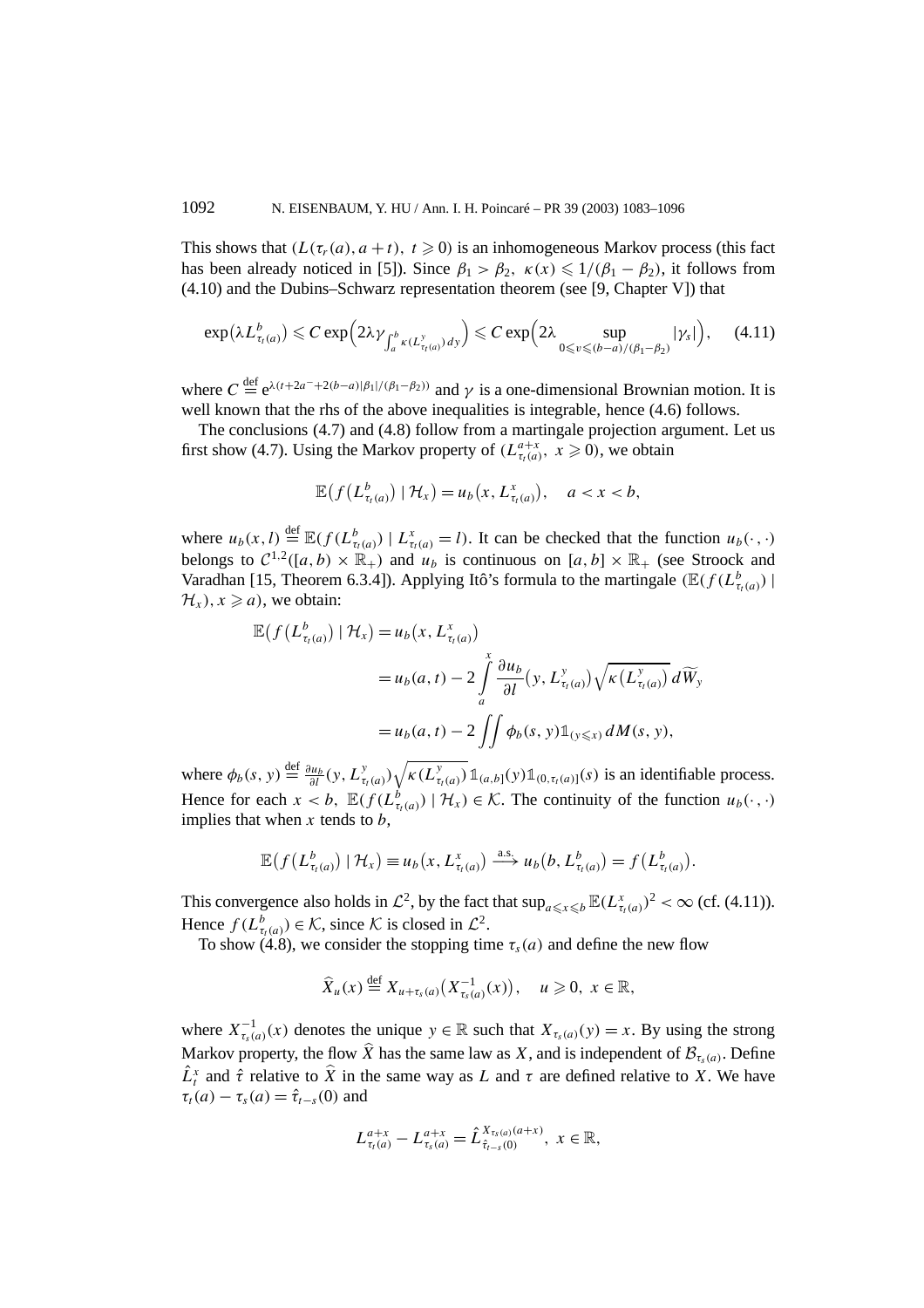and by using Fact 2.1,

$$
X_{\tau_s(a)}(a+x) = \int\limits_0^x dy \, \exp\bigl((\beta_2 - \beta_1)L_{\tau_s(a)}^{a+y}\bigr).
$$

Since  $\hat{L}$  and  $\hat{\tau}$  are independent of *L* and  $\tau$ , it follows from (4.10) that the process  $(L_{\tau(a)}^{a+x} - L_{\tau(a)}^{a+x}, x \ge 0)$  is an (inhomogeneous) Markov process, and (4.8) follows by the same method.  $\square$ 

**Step 4.2.** The first assertion  $D_n \subset \mathcal{K}$  follows from Lemma 4.2. To show the second assertion, we first note the following fact: let  $\phi_1, \phi_2 \in \mathcal{L}^2(\mathcal{I})$  such that the supports of  $\phi_1$ and  $\phi_2$  are disjoint. Define

$$
H_i \stackrel{\text{def}}{=} \iint \phi_i(s, y) dM(s, y) \in \mathcal{K}, \quad i = 1, 2.
$$

We will show that if  $H_1 \in \mathcal{L}^4$  and  $H_2 \in \mathcal{L}^4$  (so that  $H_1 H_2 \in \mathcal{L}^2$ ), then

$$
H_1 H_2 \in \mathcal{K}.\tag{4.12}
$$

To this end, we use the projections  $(i = 1, 2)$ 

$$
H_i(x) \stackrel{\text{def}}{=} \mathbb{E}\big(H_i \mid \mathcal{H}_x\big) = \mathbb{E}(H_i) + \iint \phi_i(s, y) \mathbb{1}_{(y \leq x)} dM(s, y).
$$

Thanks to Theorem 3.1, we know that  $(H_1(x))$  and  $(H_2(x))$  are two continuous martingales. Note that  $\int H_1(y) dH_2(y) = \iint H_1(y) \phi_2(s, y) dM(s, y)$  (which can be proven by approximating *φ*<sup>2</sup> by elementary identifiable processes). Itô's formula yields to

$$
H_1 H_2 = \mathbb{E}(H_1 H_2) + \iint \left( H_1(y) \phi_2(s, y) + H_2(y) \phi_1(s, y) \right) dM(s, y) \in \mathcal{K},
$$

because the finite variation term vanishes thanks to the assumption of disjoint supports of  $\phi_1$  and  $\phi_2$ . Moreover we note directly from Definition 3.1 that the product *H* $\psi$  of an  $(H_x)_{x \in \mathbb{R}}$ -predictable process  $(H(x))$  and an H-identifiable process  $(\psi(x, t), x \in \mathbb{R})$ ,  $t \geq 0$ ) is still H-identifiable. Hence, (4.12) is proved.

Thanks to (4.12) and Lemma 4.2 applied to  $f(x) = x^k$  for  $k \ge 0$ , Step 4.2 is established.  $\square$ 

**Step 4.3.** Using Step 4.2 and (4.6) and applying a result due to Rogers [10, Lemma 3], the inclusion  $\mathcal{L}^2(\mathcal{A}_n) \subset \mathcal{K}$  follows. Let us show that

$$
\mathcal{A}_n \subset \mathcal{A}_{n+1}.\tag{4.13}
$$

Let  $x < y \in \mathbb{R}$ . Denote by  $v \stackrel{\text{def}}{=} L^y_{\tau_t(x)}$ . Since on  $[\tau_t(x), \tau_v(y))$ ,  $X^{-1}(0) < y$ , we have

$$
L_{\tau_t(x)}^z = L_{\tau_v(y)}^z, \quad \forall z \geq y.
$$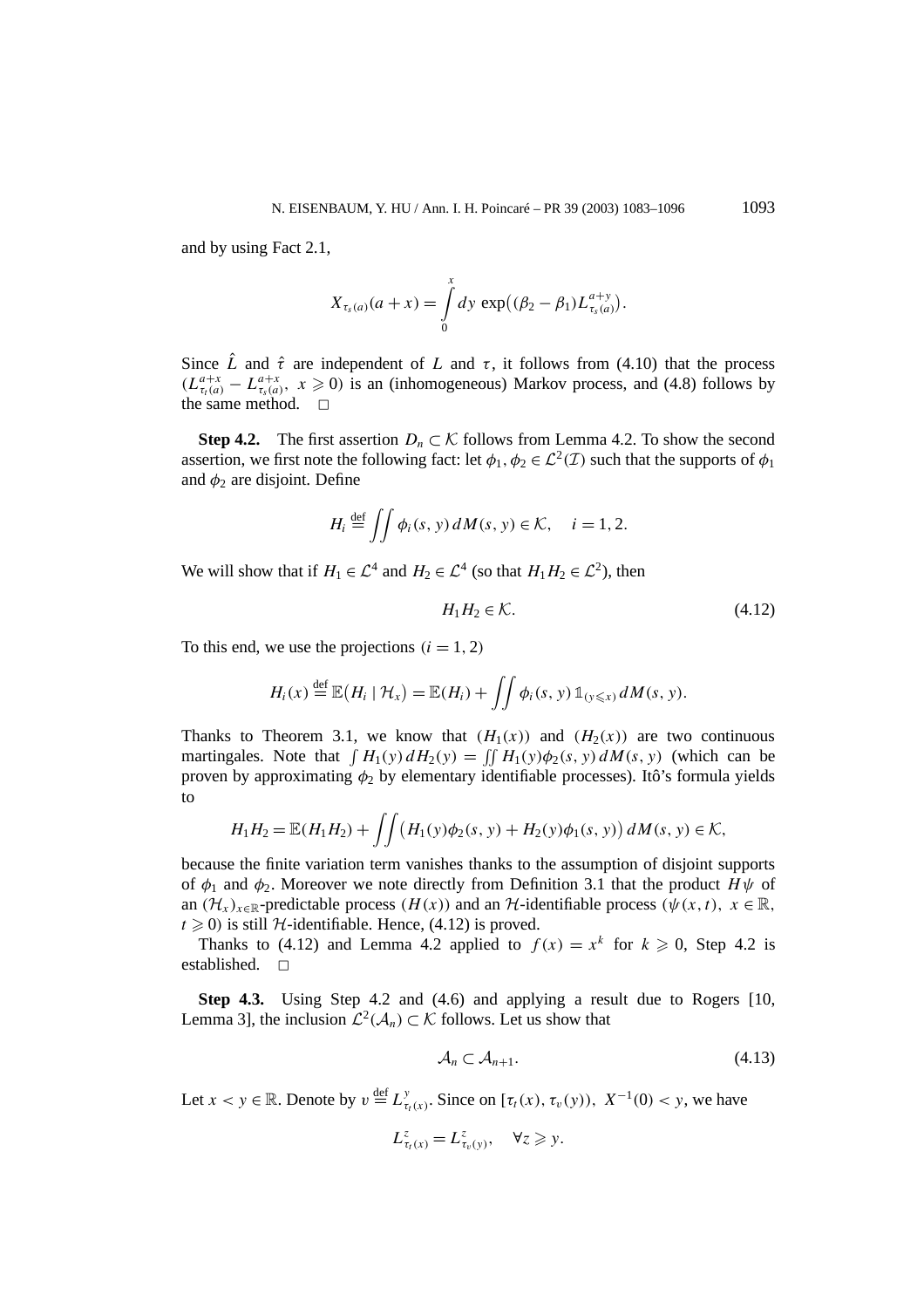Write  $a_j^n$  $\frac{d^{def}}{dx^{i}}$  *j*2<sup>−*n*</sup> for *j* ∈  $\mathbb{Z}$  and *n*  $\geq$  1. Applying the above observation to  $x = a_j^n = a_{2j}^{n+1}$ , *y* =  $a_{2j+1}^{n+1}$  and  $z = a_{j+1}^n = a_{2j+2}^{n+1}$ , we obtain

$$
L_{\tau_t(a_j^n)}^{a_{j+1}^n} = L_{\tau_t(x)}^z = L_{\tau_v(y)}^z = L_{\tau_v(a_{2j+1}^{n+1})}^{a_{2j+2}^{n+1}}
$$

*,*

with  $v \stackrel{\text{def}}{=} L_{\tau_v(a_{2j}^{n+1})}^{a_{2j+1}^{n+1}}$ . This shows that  $L_{\tau_t(a_j^n)}^{a_{j+1}^n}$  is  $A_{n+1}$ -measurable, as desired.  $\square$ 

**Step 4.4.** For  $x \in \mathbb{R}$ , we will prove that  $(L_{\tau_i(x)}^y, y \in \mathbb{R})$  is  $\mathcal{A}_{\infty}$ -measurable. In fact, if  $y > x$ , we have that  $L^y_{\tau_t(x)} = \lim_{n \to \infty, j2^{-n} \to x, (j+k)2^{-n} \to y} L^{(j+k)2^{-n}}_{\tau_t(j2^{-n})}$  is  $\mathcal{A}_{\infty}$ -measurable. Now consider  $y < x$ , observe that  $L_{\tau_t(x)}^y = \inf\{u > 0: L_{\tau_u(y)}^x > t\}$  is  $\mathcal{A}_{\infty}$ -measurable.

Using Fact 2.1, for all *t*, *x*,  $\tau_t(x) = \int_{\mathbb{R}} \kappa(L_{\tau_t(x)}^y) dy$  is  $\mathcal{A}_{\infty}$ -measurable. We obtain that the process *L* is  $A_{\infty}$ -measurable. Hence the same holds for  $\kappa(L)$ , which implies that  $(Y_t, t \geq 0)$  is  $\mathcal{A}_{\infty}$ -measurable. Applying (1.4) with  $x = Y_t$ , we have

$$
B_t = -Y_t - \beta_1 \int_0^t \mathbb{1}_{(Y_s \geq Y_t)} ds - \beta_2 \int_0^t \mathbb{1}_{(Y_s < Y_t)} ds, \quad t \geq 0.
$$

Consequently  $(B_t, t \geq 0)$  is  $\mathcal{A}_{\infty}$ -measurable.

Finally, using Steps 4.2 and 4.3, we obtain

$$
\mathcal{L}^2(\mathcal{A}_{\infty}) \subset \mathcal{K} \subset \mathcal{L}^2(\mathcal{B}_{\infty}) = \mathcal{L}^2(\mathcal{A}_{\infty}),
$$

implying the desired result and completing the whole proof of Theorem 4.1.  $\Box$ 

## **5. Applications**

Since  $\mathcal{L}^2(\mathcal{H}_\infty) = \mathcal{L}^2(\mathcal{B}_\infty)$  (cf. Step 4.4), by standard arguments, the following corollary follows immediatly from Theorem 4.1.

COROLLARY 5.1. – *Every*  $\mathcal{L}^2$ -bounded  $(\mathcal{H}_x)$ -martingale  $(N_x, x \in \mathbb{R})$  admits a con*tinuous version with the following representation*

$$
N_x = \mathbb{E}(N_0) + \int\limits_{t \geqslant 0} \int\limits_{y \in \mathbb{R}} \psi(t, y) \mathbb{1}_{(y \leqslant x)} dM(t, y),
$$

*for some identifiable process ψ.*

Define now

$$
\hat{L}_t^x \stackrel{\text{def}}{=} L_{\alpha_t(x)}^x, \quad t > 0, x \in \mathbb{R}, \tag{5.1}
$$

which is called the intrinsic local time in the Brownian motion case  $(\beta_1 = \beta_2 = 0)$ . In the Brownian motion case, McGill [8] showed the important result that for a fixed  $t > 0$ , the process  $\hat{L}_t$  is a continuous semimartingale in the excursion filtration, and gave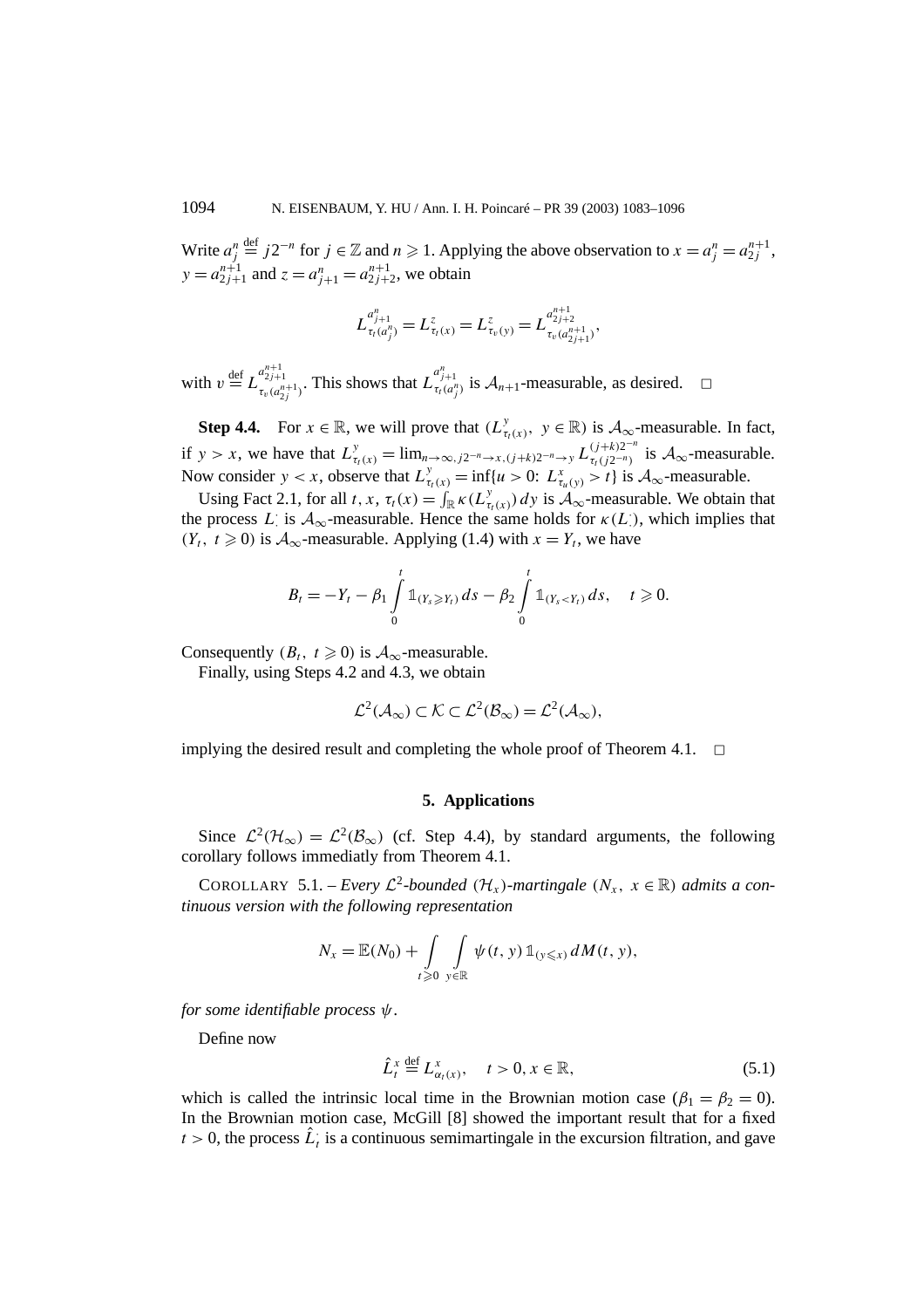an explicit decomposition of this semimartingale. With different approaches, Rogers and Walsh [13] and [12, Theorem 4.1] gave the canonical decomposition of  $\hat{L}_i$  and interpreted the martingale part as an area integral with respect to local times. Here, we ask the same question for the flow. Note that  $x \to \hat{L}_t^x$  is continuous. Define

$$
\psi_r(t) \stackrel{\text{def}}{=} \inf \{ x \in \mathbb{R} : A_r(x) > t \}, \quad r > t,
$$
\n(5.2)

and  $\psi_r(t) \stackrel{\text{def}}{=} \infty$  for  $r \leq t$ . Observe that  $\psi_r(t)$  is nonincreasing and continuous. Using (1.4) with  $x = \psi_r(t)$ , we obtain that for  $r > t$ :

$$
X_r(\psi_r(t)) = \psi_r(t) + B_r + \beta_1 r + (\beta_2 - \beta_1) t,\tag{5.3}
$$

since  $A_r(\psi_r(t)) = t$ . We denote by  $(\lambda_r(t), r > t)$  the local time at 0 of the continuous semimartingale  $(X_r(\psi_r(t)), r > t)$ .

THEOREM 5.1 ( $\beta_1 \geqslant 0 \geqslant \beta_2$ ). – *Fix*  $t > 0$  and  $a \in \mathbb{R}$ . The process  $(\hat{L}_t^x, x \geqslant a)$  is an *(*H*x)-continuous semimartingale with the following canonical decomposition*:

$$
\hat{L}_t^x = N_x + V_x, \quad x \geqslant a,
$$

*where*

$$
N_x \stackrel{\text{def}}{=} -2 \iint \mathbb{1}_{(a < y \leq x \land \psi_s(t))} dM(s, y), \quad x \geq a,
$$

*is an*  $(\mathcal{H}_x)$ *-continuous martingale, with increasing process*  $(\int_0^\infty \mathbb{1}_{(a < Y_s \leq x \land \psi_s(t))} ds$ ,  $x \ge a$ *), and* 

$$
V_x = \hat{L}_t^a - 2(x^- - a^-) - 2\beta_1 \int\limits_{\alpha_t(x)}^{\alpha_t(a)} \mathbb{1}_{(Y_s \leq \psi_s(t))} ds + (\lambda_{\alpha_t(x)}(t) - \lambda_{\alpha_t(a)}(t)), \quad x \geq a,
$$

*is a bounded variation process adapted to*  $(\mathcal{H}_x)$ *.* 

*Proof.* – Notice that  $0 \le X_{\alpha_t(x)}(x) = X_{\alpha_t(x)}(\psi_{\alpha_t(x)}(t))$ . By applying Tanaka's formula to the continuous semimartingale  $X_{\cdot}(\psi_{\cdot}(t))$  and to the continuous semimartingale  $X_{\cdot}(x)$ at times  $\alpha_t(x)$  and  $\alpha_t(a)$ , we obtain in the same way as Rogers and Walsh in [13, proof of Theorem 2]:

$$
\hat{L}_t^x - \hat{L}_t^a = -2(x^- - a^-) - 2\beta_1 \int_{\alpha_t(x)}^{\alpha_t(a)} \mathbb{1}_{(Y_s \leq \psi_s(t))} ds + (\lambda_{\alpha_t(x)}(t) - \lambda_{\alpha_t(a)}(t))
$$

$$
- 2 \int_0^\infty \mathbb{1}_{(a < Y_s \leq x \land \psi_s(t))} dB_s.
$$

Therefore the proof of Theorem 5.1 will be completed once we show that

$$
\iint \phi(s, y) dM(s, y) = \int_{0}^{\infty} \phi(s, Y_s) dB_s,
$$
\n(5.4)